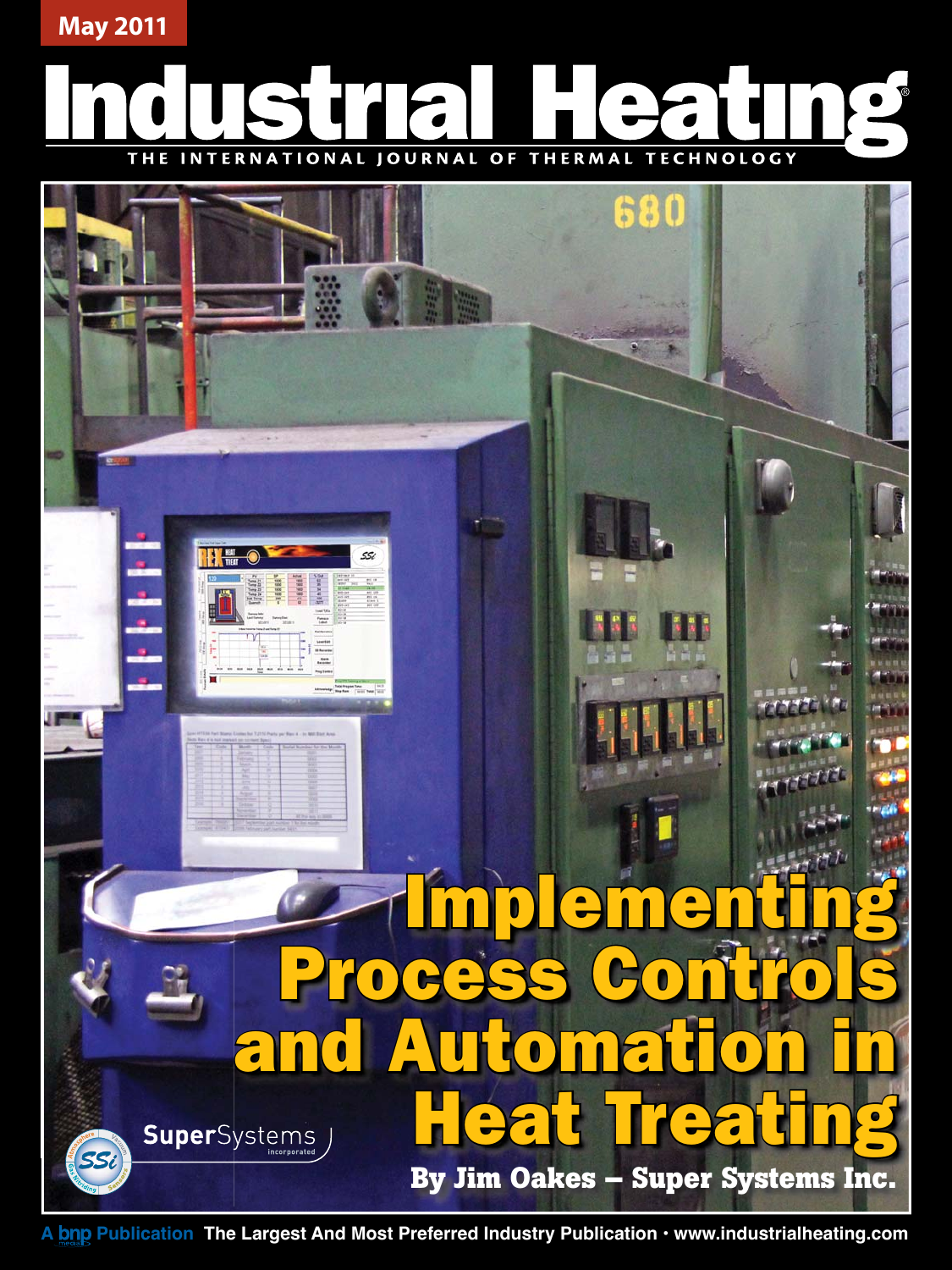**FEATURE | Process Control & Instrumentation**

*THE REAL PROPERTY* 

## **Implementing Process Controls and Automation in Heat Treating**

**Jim Oakes – Super Systems Inc.; Cincinnati, Ohio**

**Automation can be many different things across many different industries, so it's**  hard to have one definition to cover it in its entirety. In heat treating, automation **is approached in categories. The types of processes and equipment may only have certain capabilities when it comes to mechanically automating a process, forcing heat treaters to look at nontraditional types of automation.** 

any heat treaters need flexible equipment when it comes to processes and load sizes. Because any heat treaters need<br>flexible equipment when<br>it comes to processes<br>and load sizes. Because<br>of economic pressures and competition, costs and capital are being scrutinized. Does it take significant capital to automate a process? In the world of heat treating, it doesn't have to.

**FEATURE | Process Control & Instrumentation**

#### **What is Automation in Heat Treating?**

An automated process really needs to start with a plan and goals. For most heat treaters, the main drivers are obvious: quality, documented productivity and cost reductions.

 "When we started down the path of new controls and software, we envisioned that it was going to be a company-differentiating event," said Johnathan Rex, plant manager of Rex Heat Treat's Lansdale, Pa., facility. "That's exactly what happened, and we have been able to capture



**Fig. 1. Investments in automation are driving costs down.**

an entirely different market of customers because we focused on the right investment in technology to get us there."

 In its simplest form, automation is creating a sequence of steps that flow continuously. Creating a sequence of steps to be automatic doesn't always require equipment. Simple steps for this to happen can be broken into, operational procedures, preventive-maintenance programs, shared data and smarter controls.

#### **Proactive vs. Reactive Maintenance**

Maintenance is tough and tends to be very reactive. A reactive approach to maintenance bypasses the crucial planning phase of production. The risk is reducing overall equipment utilization as well as any excess capacity, thus having opportunities for higher profit margins on the table. Using SCADA (Supervisory Controls and Data Acquisition) and smart process controls can help with this. Quick access to in-



**Fig. 2. Quick access to information provides valuable data for management to shorten decision time.**

formation that can be used by personnel throughout the facility enables a better decision-making process.

 Referencing historical data, questions like these can be answered quickly: Did the load take longer to get to heat than usual? Is the temperature overshooting? Is my carbon percentage oscillating? This information can be valuable when the right person has access to it. The intent is to put yourself in a situation where you have confidence in your ability to produce quality parts.

 Traditionally, data may have been available on paper charts but was not used effectively because it was not readily accessible. Today, there is more information with the use of open communication standards and plant-wide networks. Access to key data points has to be easy so the right person can analyze it, compare it to historical data and determine if action is necessary. Rework is double trouble in that it results in twice the furnace time, another notification to the customer, a longer delivery time and reduced margins on the job. To avoid it, put people, processes and equipment in place to identify the problem before it happens.

 With a quick glance at a chart, one can identify if a load coming to heat had a problem. Sure, this information was available before, but comparing two different runs was not easy. With electronic information and tracking of load times, a quick, periodic review can be significant.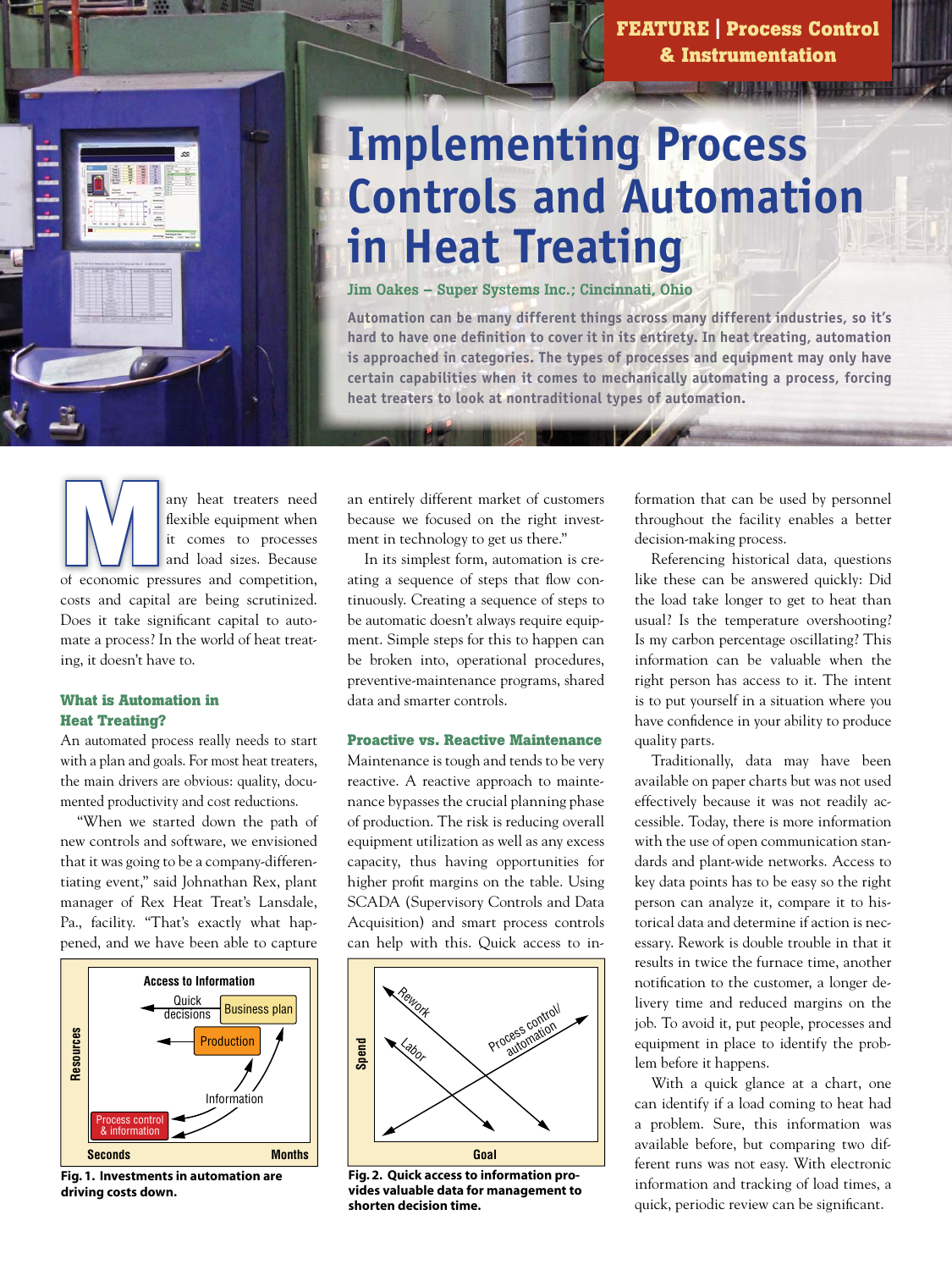

**Fig. 4. Johnathan Rex of Rex Heat Treat uses the latest tools in technology to provide quick access to information from almost anywhere.**

 Carbon charts can frequently be evaluated and burner-tube leaks identified when looking at digital charts and identifying saw-tooth trends (i.e. an indication of air in the work chamber when on high fire and the carbon probe trying to compensate for it).

 It is more common for an out-of-tune burner to be a more reactive maintenance task. With sensor and recording technology today, you can have quick access to current information to allow adjustments to the air-gas ratio that will lead to consistent uniformity and productivity. There are case studies that prove a tuned burner can increase capacity of a furnace tremendously, not to mention the gas savings benefit.

#### **Business Process Optimization**

It's no secret good labor in heat treating is tough to find. A significant amount of heat-treating experience is retiring from the industry and leaving a large gap in knowledge on the floor. Typically, key personnel can be categorized into operations, maintenance and quality. Aligning priorities across the organization is critical to one's success. There is no better starting point for making decisions than having information available that can be shared. Whether it is the furnace charts, current customers/jobs running, expected load completed time or planned maintenance, it all collectively feeds the planning process. This information can be accessible using controls and systems, and the data can be used to enable the management team to make more informed decisions that impact resources, equipment, quality and long-term planning. When the infor-



**Fig. 4. Johnathan Rex of Rex Heat Treat uses the latest tools in technology to provide quick access to information from almost anywhere.**

mation is used properly, decision processes become more efficient.

 Many heat-treating operations have disjointed controls, leaving management to continuously monitor furnaces using personnel and chasing down information. "We have really been able to streamline our processes by using real-time electronic data," said Scott Wagner, production manager at Rex Heat Treat. "We now have an opportunity to manage production instead of chase information." Simply put, management can do a better job at planning production and maximizing furnace utilization with the information that is available.

#### **Controls and Data**

Process control can be defined as the ability to meet certain parameters over time using inputs from the process and controlling outputs for desired results. Today's control and sensor technology makes much of this automation. With technology enhancements come more sophisticated controls to make better decisions. The decisions can be on the process itself, productivity, quality and safety. Traditionally, the inputs for a process were disconnected. Today, more of these are being brought together to provide a more holistic view of the control decision process.

 PLCs, discrete microprocessor controls and a hybrid of the two are what you see on most heat-treating equipment. Microprocessor controllers typically provide single or multiple PID control loops with expanded features such as event and recipe management. In many cases, the controllers are defined for specific processes or can be programmed to provide function-

ality for a specific process. PLCs can also have PID control loops developed as part of the logic created in the controller.

 To get full use of the control technology, it is best to create an opportunity for repeatability and allow the level of flexibility that is necessary for the equipment and operation. A foundation for this is recipe control. A recipe gives the steps of the heat-treatment process. It can be a simple ramp to temperature and a timed soak or a more complex process by which multiple temperature inputs, time, atmosphere, pressure and other variables need to be managed.

 Incremental steps can be taken to put more automation in place and provide better access to information. Using recipe control to automate a nitriding, vacuum carburizing or even a simple temperature ramp/soak leads to greater chances of running the process correctly, resulting in repeatability. Automation of a process using programmable controls eliminates variations in process from shift to shift or operator to operator.

 A recipe program set up in advance to "step" through the process and automatically advance to the next step upon desired results leaves the controller in charge. Operators can be taken further from the decision process by implementing scanning technology so the recipe is automatically selected based on a shop card or part number. This reduces the chance for the wrong heat-treat cycle and gets the parts heat treated correctly the first time.

Controls provide user-defined audible, visual and electronic alarms indicating